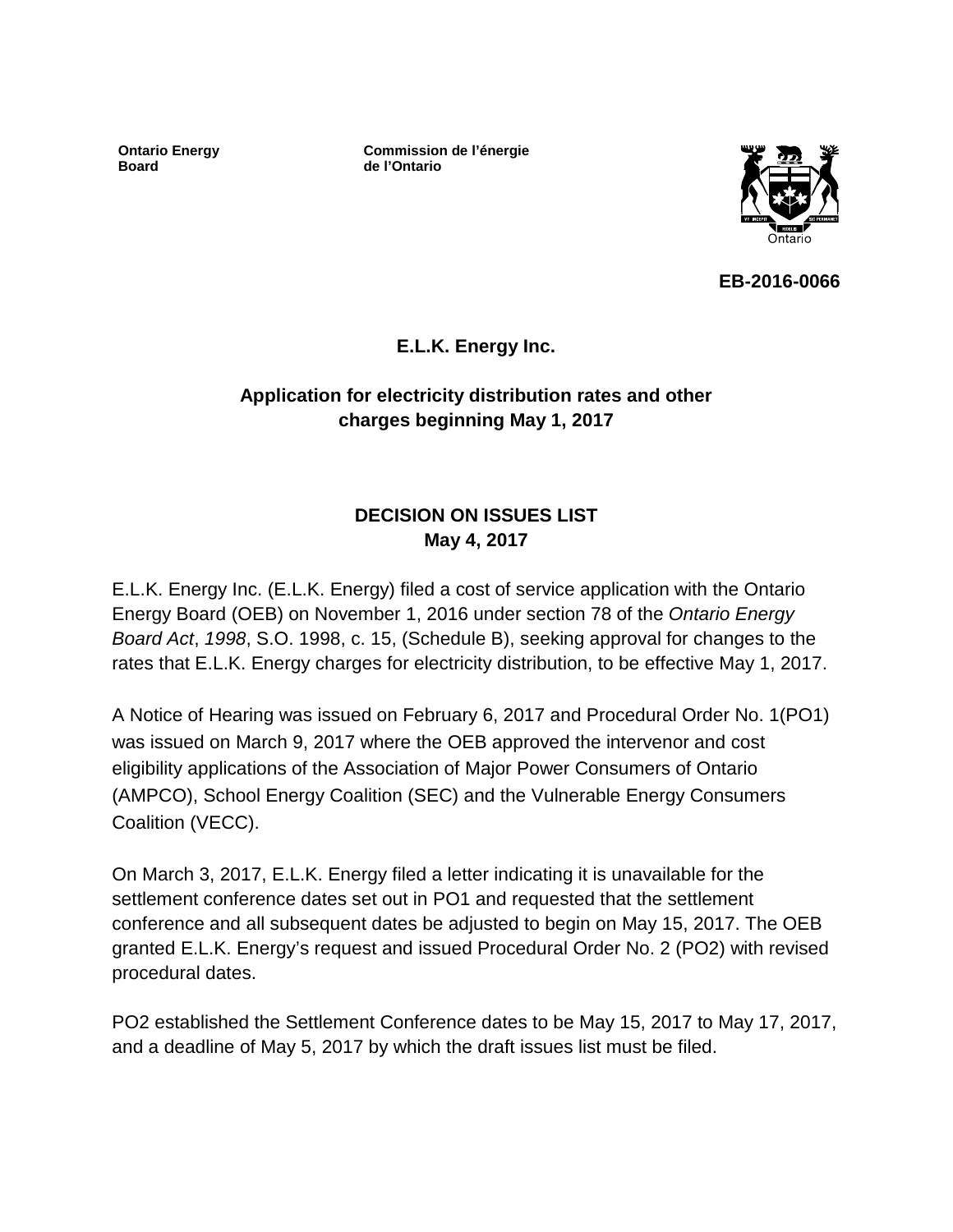On May 3, 2017, OEB staff filed a proposed issues list which was agreed to by all parties.

## **Finding**

The OEB has reviewed the proposed issues list and finds it appropriate for the purpose of this cost of service application proceeding. The Approved Issues List is attached to this Decision as Schedule A.

## **IT IS THEREFORE ORDERED THAT:**

1. The Approved Issues List for OEB proceeding EB-2016-0066, attached as Schedule A, shall be used for the purpose of this proceeding.

**DATED** at Toronto, May 4, 2017

## **ONTARIO ENERGY BOARD**

*Original signed by*

Kirsten Walli Board Secretary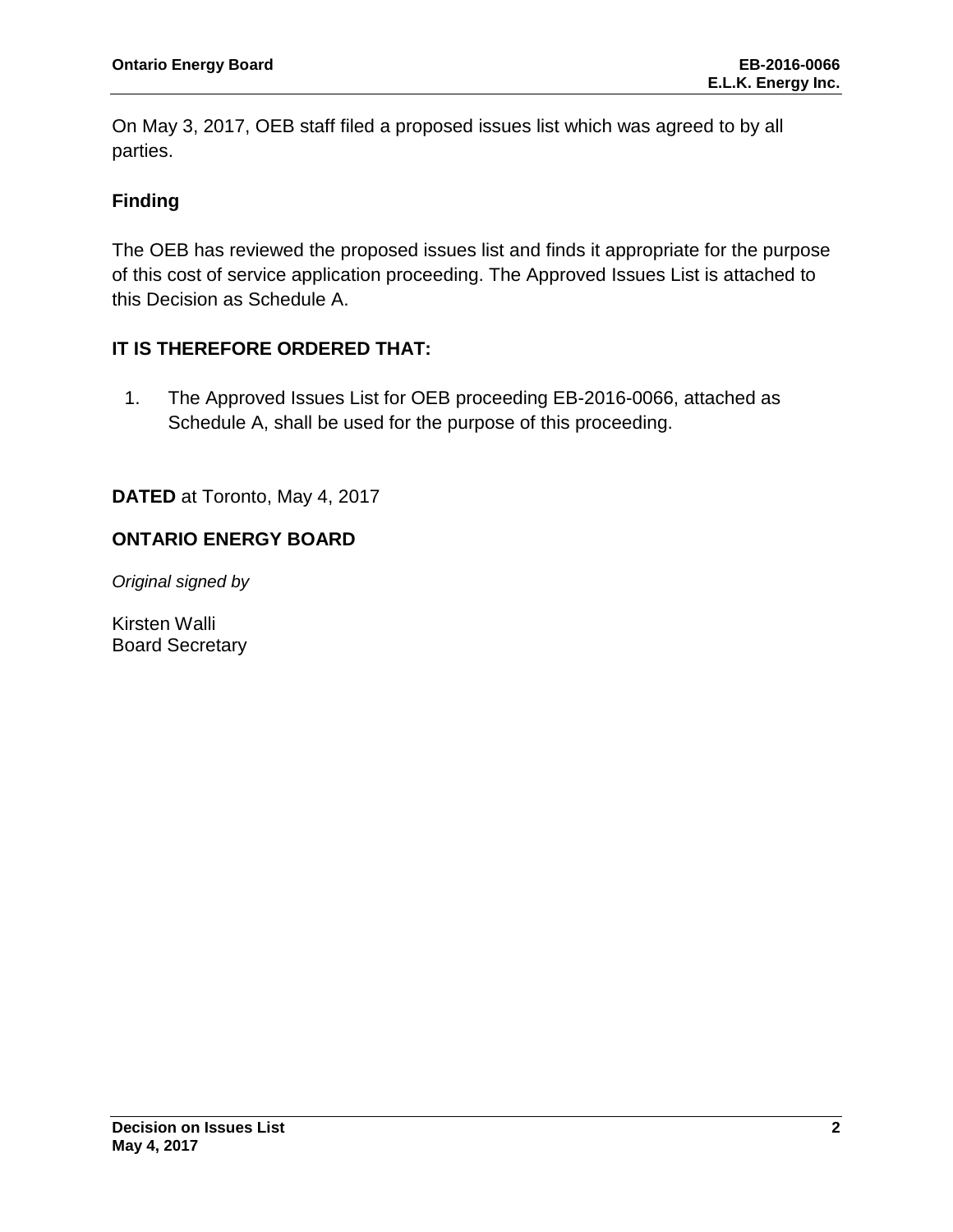**Schedule A**

**E.L.K. Energy Inc.**

**2017 Distribution Cost of Service Application**

**OEB File Number EB-2016-0066**

**APPROVED ISSUES LIST**

**May 4, 2017**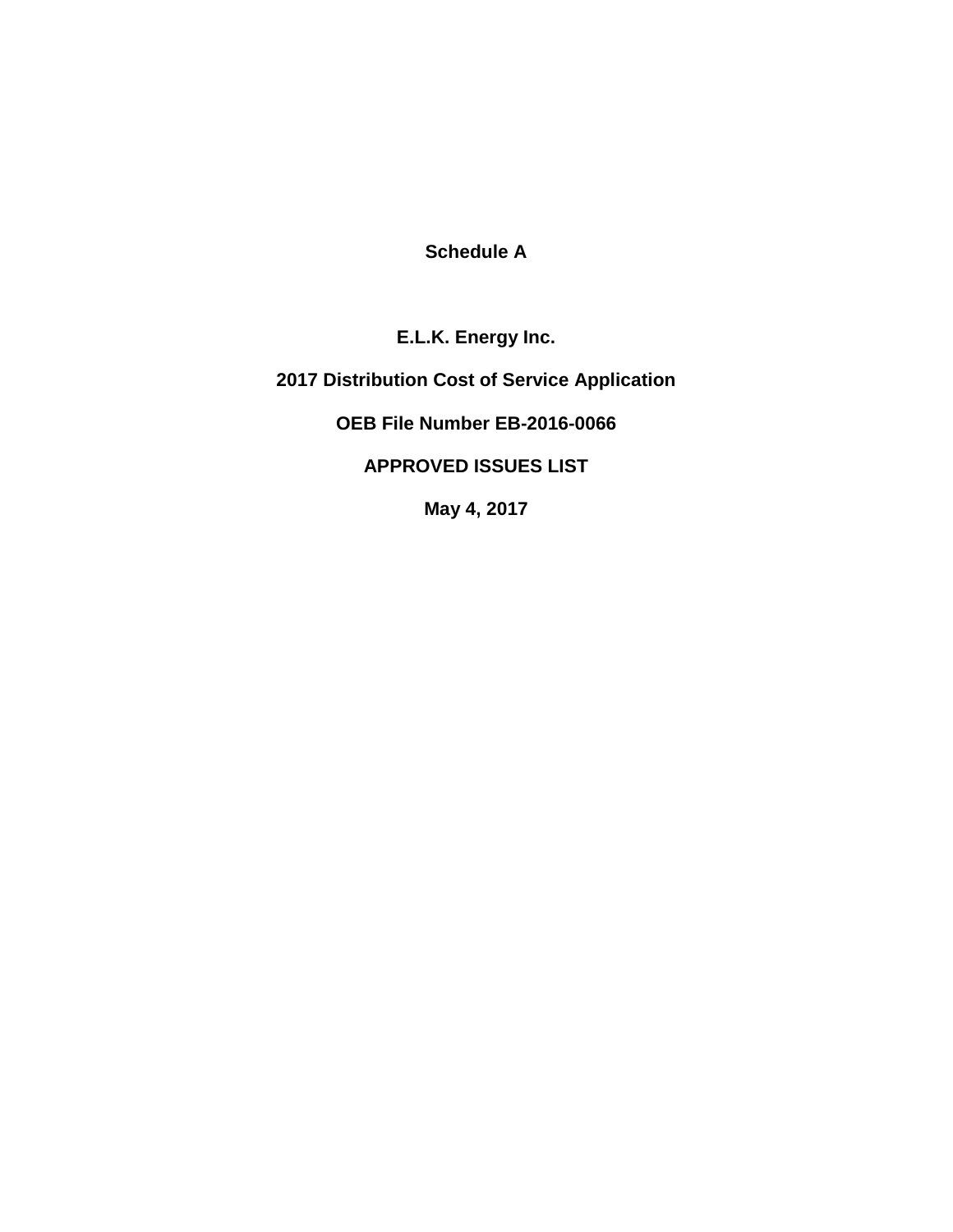#### **ISSUES LIST EB-2016-0066 E.L.K. Energy Inc.**

### **1.0 PLANNING**

### **1.1 Capital**

Is the level of planned capital expenditures appropriate and is the rationale for planning and pacing choices appropriate and adequately explained, giving due consideration to:

- $\triangleright$  customer feedback and preferences;
- $\triangleright$  productivity;
- $\triangleright$  compatibility with historical expenditures;
- $\triangleright$  compatibility with applicable benchmarks;
- $\triangleright$  reliability and service quality;
- $\triangleright$  impact on distribution rates;
- $\triangleright$  trade-offs with OM&A spending;
- $\triangleright$  government-mandated obligations;
- $\triangleright$  the objectives of E.L.K. Energy and its customers;
- $\triangleright$  distribution system plan.

## **1.2 OM&A**

Is the level of planned OM&A expenditures appropriate and is the rationale for planning choices appropriate and adequately explained, giving due consideration to:

- $\triangleright$  customer feedback and preferences;
- $\triangleright$  productivity;
- $\triangleright$  compatibility with historical expenditures;
- $\triangleright$  compatibility with applicable benchmarks;
- $\triangleright$  reliability and service quality;
- $\triangleright$  impact on distribution rates;
- $\triangleright$  trade-offs with capital spending;
- $\triangleright$  government-mandated obligations; and
- $\triangleright$  the objectives of E.L.K. Energy and its customers.

## **2.0 REVENUE REQUIREMENT**

**2.1** Are all elements of the revenue requirement reasonable, and have they been appropriately determined in accordance with OEB policies and practices?